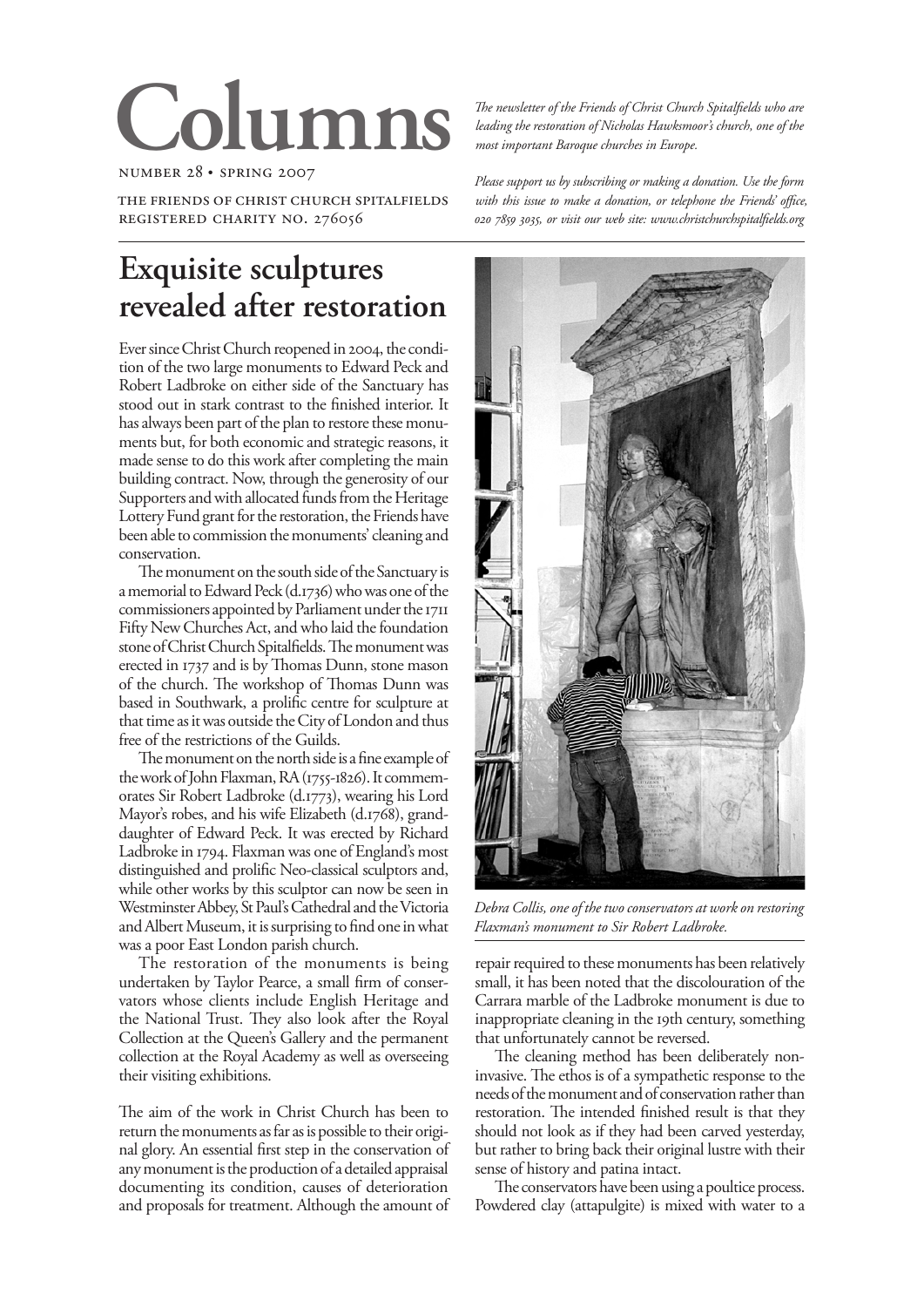reasonably stiff, wet poultice; no chemicals are added. The mixture is applied to the area being cleaned and covered with polythene so that it dries out slowly while the poultice softens up the dirt which can then be easily lifted out of the marble. The clay mixture is then removed, area wiped and a dental steam cleaner used to remove the loosened dirt and grime. The advantage of this instrument is that it is non invasive: the nozzle is tiny and so even the minutest details can be carefully cleaned. In some areas the whole process needs to be repeated several times. After that, the cleaned area is waxed – in delicate areas the wax is often applied with a small paint brush – and then buffed. You can be sure that the buffing involves a great deal of elbow grease.

Cleaning the monuments has brought unexpected but rewarding discoveries. On the Peck monument, two bits of the urn were found tucked behind the statue; so what was thought to have been three to five pieces at the top of the monument was actually eight in total. The urn was therefore considerably larger and the scale of the whole monument consequently much grander.

Dismantling and mending the urn provided considerable challenges. The pieces which were in place were not in fact fixed, nor were they correctly aligned: they were precariously balanced. The first challenge was to dismantle the urn safely. Some of the pieces were very heavy and tricky to get down without damaging the rest of the monument or the conservators themselves. It has been rebuilt using small stainless steel locating pins to fix the pieces together.

With restoration the vibrancy of the Peck monument has once more been revealed. Although it is a highly stylised and controlled example of Baroque design, the exuberant and individualistic characters of Peck and the two little putti are clear for all to see. Similarly, Robert Ladbroke has been transformed from a rather restrained if dignified figure into the man of character that he must surely have been.

Now that the restoration of these monuments nears completion, we are turning our attention to the thirty-five stone plaques on the west staircases and in the west vestibule. Many of these record the names of people buried at Christ Church. Some of these are in a very poor state. The stones will cost, on average, £1000 each to clean and repair and the Friends are looking for donations of £250 per monument to match the Heritage Lottery funding. There is a photograph of every one of the stones on the Friends' website www. christchurchspitalfields.org which Supporters may like to visit: follow the link to 'Monuments'.

As this edition of *Columns* goes to print, the work to the Peck and Ladbroke monuments has just been completed. We hope to have photographs of them in our next issue.

# **The Richard Bridge organ**

In the last issue of *Columns* (27) we reported that the Friends were seeking grants to help fund the restoration of the organ. We have since learnt that unfortunately the Heritage Lottery Fund has decided not to offer a grant towards this project. Although this is a setback to the fundraising plans, the Friends are still determined to continue with the project. The historical and musical significance of the organ is without question and the Friends have received many letters from all over the world in support of both the project and the approach to be taken for its restoration.

The intention of the scheme is to restore the organ and its case to its original 1735 state but with the addition of a small pedal board. While details remain to be refined, the three keyboard divisions of the 1735 organ will be reinstated using the surviving material and where

# *"The Spitalfields organ by Bridge, 1735, is of the greatest importance."*

# **Gustav Leonhardt**

necessary providing replicas for lost components and registers. The stop list, compasses and pitch will be those of 1735. To allow players to perform organ music from other repertoires such as the French and German of the eighteenth century and earlier, it is intended to include a small pedal division, re-using the wooden pedal pipes provided by Lincoln in 1837. The pedal board will be removable so that the performer can reproduce the experience of playing the Bridge organ without compromise.

As well as the organ's working parts, its case is also significant. It is of solid walnut and the exuberantly carved double serpentine front is one of only eight ever made to that pattern and by far the largest. With the money that Friends' Supporters have already generously donated we hope to start work on the case next year.

Now the work to the Peck & Ladbroke monuments has been finished, the reinstatement of Christ Church's original organ is the only large piece of work remaining to complete the restoration of the nave of this extraordinary building. Our appeal is for £300,000 and your support is ever more vital to its success. Thank you.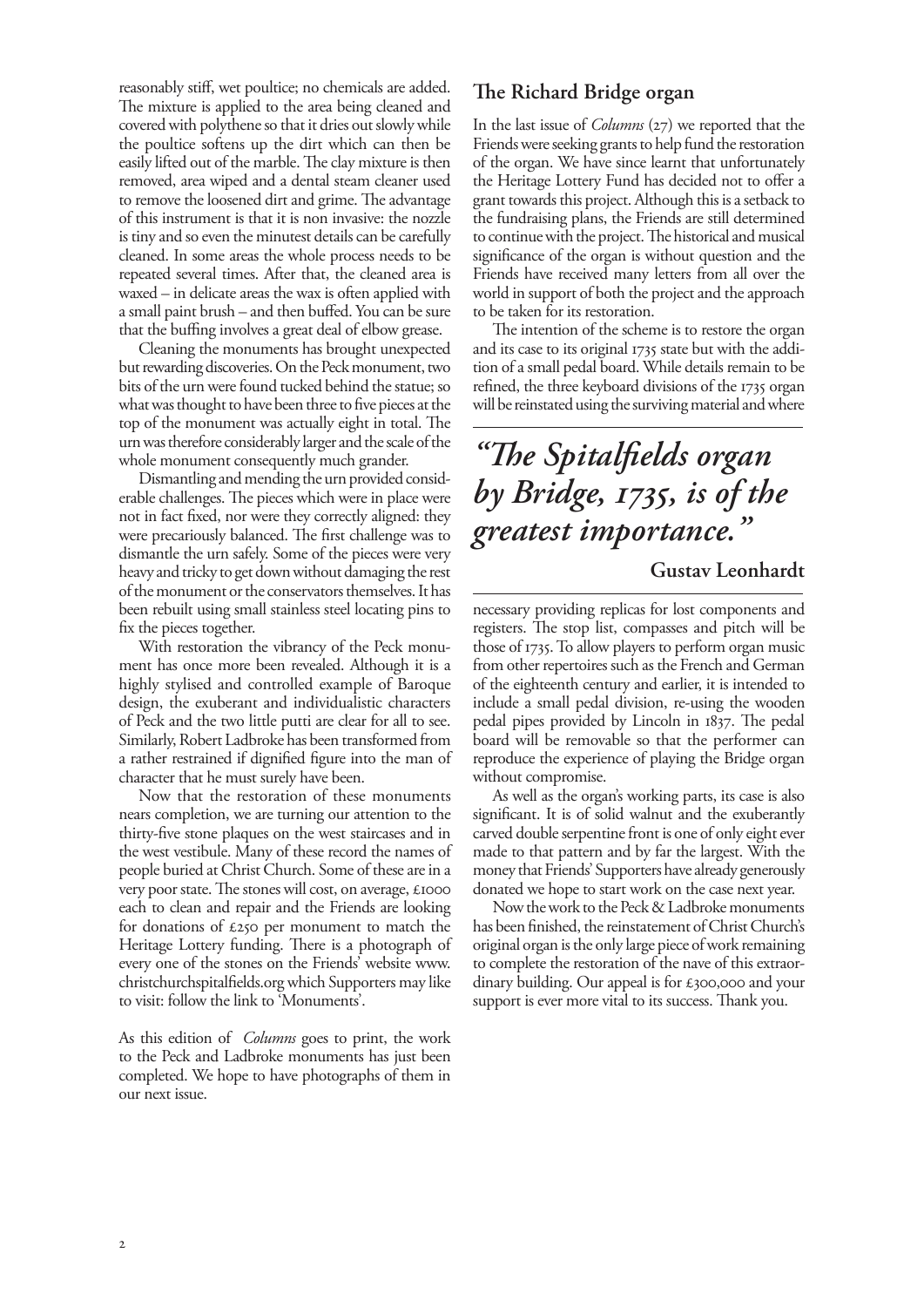# **Thank you**

The Friends are grateful for the generosity of the many individuals and organisations who support the Restoration and Organ Appeals. We would like to thank law firm Ashurst for generously providing an office; for printing this issue of *Columns* and other printed material. We value donations large

#### **Gifts of £25 and over**

Mrs **Valerie** Anderson \* Miss R G Ansell\* Miss C J Apperley Mr M J Bassett\* Mr Rolfe Birch Mrs Peggy Boone Dr Michael Byrne Mr Francis Carnwath Mrs Yvonne Cheetham Mr Dennis Childs\* Cole Easdon Consultants Mr Dennis Cotgrove Mr & Mrs Anthony J L Day Mr Paul De Fritaes\* Mrs Marion Dyke Mr J M Dyson\* Mr Ian Fair\* Mr John Falding\* Mr David I Fowell Mr John R Fowling Sir Michael Fox Ms Hilary Fraser\* Mrs Pamela Ann Freshwater\* Mr Terry L Hardy Mr Derek G Hilton\* Mr Steven J Hollas\* Mr & Mrs T G Hooper\* Ms Molly Jackson\* Mr & Mrs Peter Jamieson\* Mrs Mary H Knox\* Mr Brian A Mace\* Mr Harry Mathews\* Mrs Gillian McAndrew\* Mr Geoffrey A Mitchell Dr P Polden\* Mrs Rosemary Pruniaux Mrs Hazel F Roberts Mr Edward Saunders\* Ms Margarite Shattock-Smith\* Mr Keith C Stead\* Mr James Stratford Dr Henry R T Summerson The Sutcliffe Family Trust Mr Hugh Thomas Mr Anthony J W Vaughan Mr Philip Venning Mr GordonVerity Mr Stelios Voutsadakis Mr John C Walton

and small. Thank you. We would also like to take this opportunity to thank all those who prefer to remain anonymous and those who give to the restoration by standing order, thereby saving on administrative costs. We would like to thank the following for their recent donations:

Miss P M Ward Mr R J and Miss D Watts Mr J C Wolton\* Mr Jeremy F Wong\* Dr Kate Young\*

#### **Gifts of £100 and over**

Mr Martin Bagrosky\* Mr Timothy G Barker\* Mr Ralph Cunningham Mr Gerald Davies\* Mrs Charlie de Wet Dr J Gavin Mr WT J Griffin Mr Karl Grotenfelt Lord and Lady Kennet\* Ms Zara Perry Mr Roddy Pryor\* Mr Giles Ridley\* Mr Edward Ruscoe\* The Sainer Charity\* Mr Jonathan W Scott\* Mr Andrew J Soundy

#### **Gifts of £200 and over**

Byrne Charitable Trust\* Mr C Julian Cazalet Mr Geoffrey A Collens\* Ms Felicity Crowther\* The Hon Sir Anthony Evans\* Mr Colin Fergus\* Mr Francis Johnston\* *In memory of his son Dr James Johnston* Mr Allan Murray-Jones\* Mrs Pauline Pinder Prof Donald A Preece\* Mr & Mr Peter R Smith\* Mr & Mrs S Summerson\*

#### **Gifts of £500 and over**

Mr & Mrs Nicholas Baring\* Mr & Mrs W Lawrence Banks \* Mr Rex M Davis\* Mr Jeremy Hill James and Clare Kirkman Trust *In memory of Simon Sainsbury* Tallow Chandlers' Company\* Miss Hazel Wood's Charitable Trust\*

\**Partly or fully for the Richard Bridge Organ Appeal*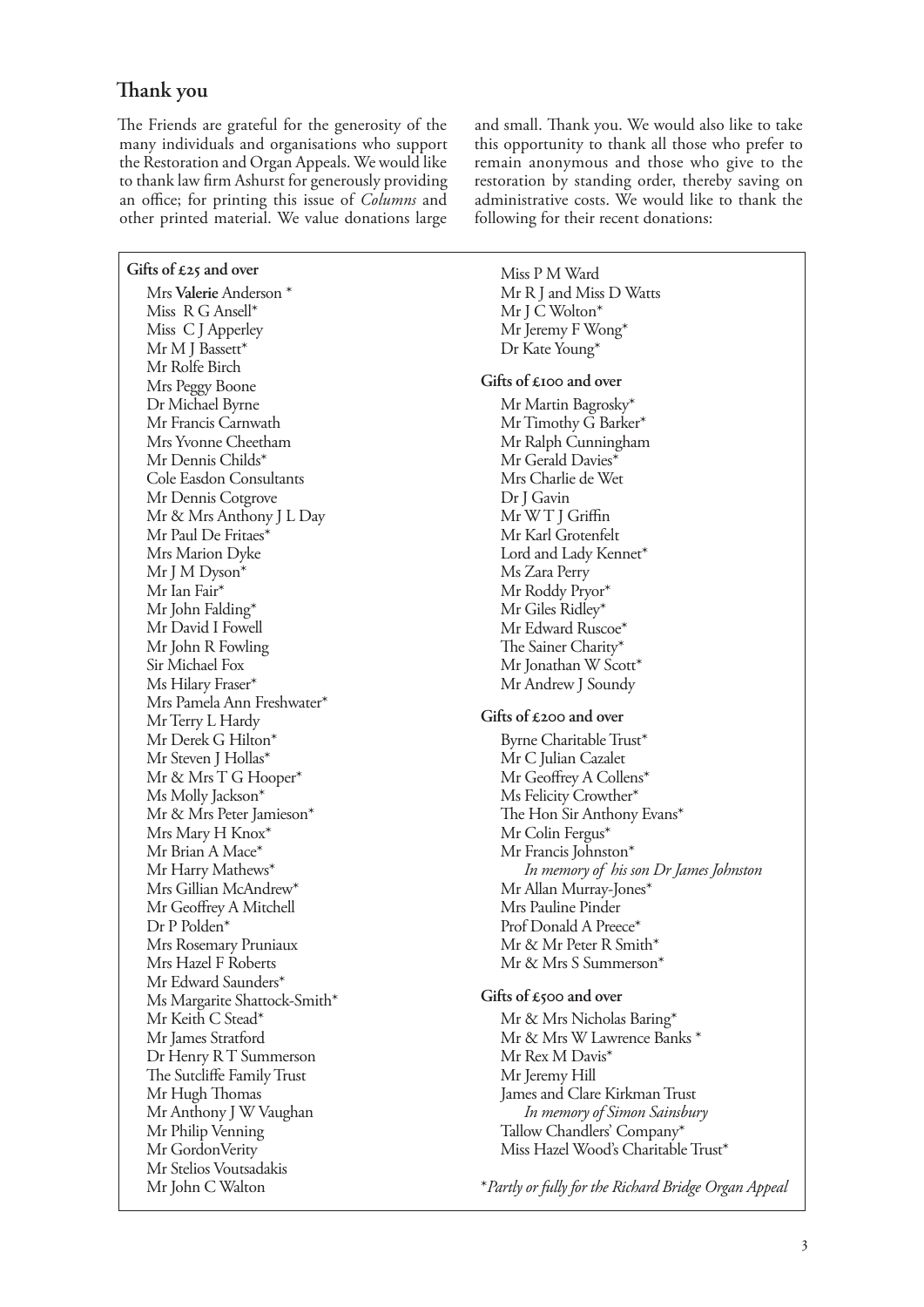# **How to support the Friends**

To become an acknowledged Supporter of the Friends of Christ Church Spitalfields please make a minimum annual donation of  $\epsilon$ 25 ( $\epsilon$ 30 for overseas). You can contribute towards the restoration of Christ Church or the Richard Bridge Organ. Supporters receive the Friends' newsletter *Columns* and advance notice of tours, lectures and other special events that the Friends organise.

## **Standing Order**

Your bank and account details:

You can give money in several ways:

- by **payroll giving** through Give As You Earn
- with a **credit or debit card** through our web site.

Or, by completing the appropriate parts of this page:

- by **standing order** (helping us to plan ahead and keep down administrative costs)
- by bank or CAF **cheque**.

Please pay to the Royal Bank of Scotland plc of  $62-63$ Threadneedle Street, London EC2R 8LA, sort code 15-10-00 for the credit of The Friends of Christ Church Spitalfields Account No. 13075487 the sum of:

£ .............. each ❑ month ❑ quarter ❑ year starting on dd/mm/yy (no earlier than one month from today, please) until further notice. This donation is in addition to\*/replaces\* previous Standing Orders, if any, in favour of the Charity. The Friends will process Standing Orders and forward them to your bank. \**delete as applicable*

## **Please complete the sections below:**

**I enclose my cheque for:**

 $\Box$  £25  $\Box$  £30  $\Box$  £50  $\Box$  £1,000  $\Box$  other £......

Please make cheques payable to: The Friends of Christ Church Spitalfields.

**Please complete the sections below:**

# giftaid it

If you are a UK taxpayer please Gift Aid your donation and increase your gift by 28% at no extra cost to you. For every  $\epsilon$  that you give to us, we can reclaim the tax to make your donation worth  $£1.28$  through the Gift Aid scheme if you sign the Gift Aid declaration.

❑ I am a UK taxpayer and would like The Friends of Christ Church Spitalfields to treat all donations I make since  $6$  April  $2000$  (and until I notify you otherwise) as Gift Aid donations. I understand that I must have paid an amount of Income Tax or Capital Gains Tax equal to the tax you reclaim on my donations.

Signature ....................................................................

For further information about Gift Aid, visit HM Revenue and Customs' website: www.hmrc.gov.uk/leaflets/ir65.htm

Please allocate my donation towards the restoration of:

- ❑ Christ Church Spitalfields
- ❑ The Richard Bridge Organ

The Friends would like to acknowledge gifts of  $\epsilon$ 25 or more in *Columns*, but if you wish to remain anonymous please tick the box below:

❑ Please do not print my name in *Columns*

| $\textbf{Postcode}\text{ } \dots \text{ } \dots \text{ } \dots \text{ } \dots \text{ } \dots \text{ } \dots \text{ } \dots \text{ } \dots \text{ } \dots \text{ } \dots \text{ } \dots \text{ } \dots \text{ } \dots \text{ } \dots \text{ } \dots \text{ } \dots \text{ } \dots \text{ } \dots \text{ } \dots \text{ } \dots \text{ } \dots \text{ } \dots \text{ } \dots \text{ } \dots \text{ } \dots \text{ } \dots \text{ } \dots \text{ } \dots \text{ } \dots \text{ } \dots \text{ } \dots \text{ } \dots \text{ } \dots \text{ } \dots \text{ } \dots \text{ }$ |
|--------------------------------------------------------------------------------------------------------------------------------------------------------------------------------------------------------------------------------------------------------------------------------------------------------------------------------------------------------------------------------------------------------------------------------------------------------------------------------------------------------------------------------------------------------------------------|
|                                                                                                                                                                                                                                                                                                                                                                                                                                                                                                                                                                          |

Data Protection Act 1998: the information you provide will only be used by the Friends of Christ Church Spitalfields and will not be passed to any other organisations.

**Thank you. Please return the completed page to:** FOCCS, FREEPOST, LONDON EI 6BR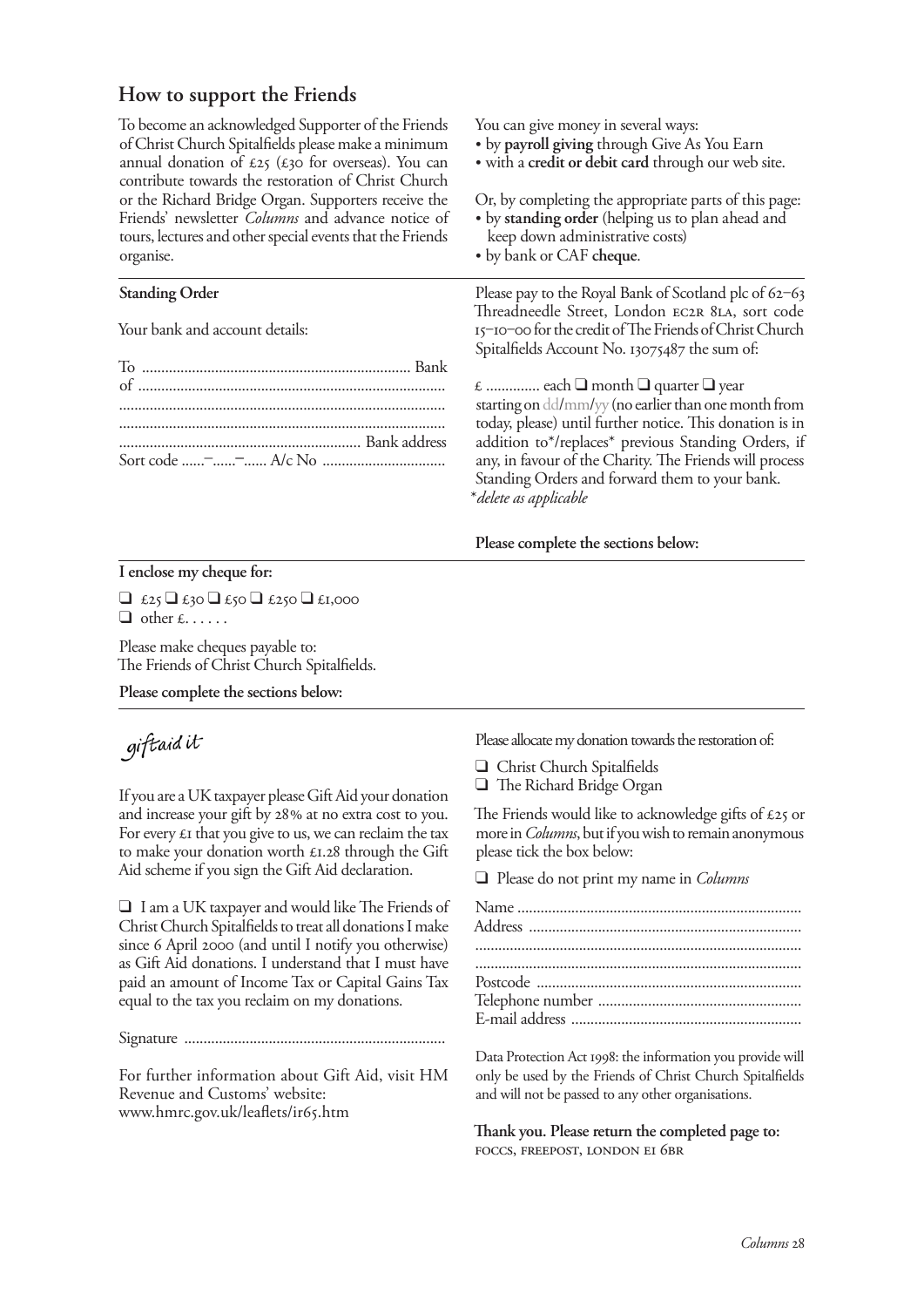# **Dates for your diary**

The **Gabrieli Consort & Players** directed by Paul McCreesh will be performing *Acis & Galatea* by George Frideric Handel on Wednesday 25th April at 7.30pm. Acis & Galatea is a delightful pastoral masque setting of Ovid's mythological tale of two lovers torn apart by a jealous giant. Handel's beautifully restrained and elegant English setting, with its echoes of Purcell, has remained one of his most popular works. Tickets at  $£5–£35$  including a post-concert drink are available from the Barbican box office 0845 120 7543 or online at: www.barbican.org.uk/eticketing.

The **Spitalfields Festival** will take place this year from 5th to 22nd of June under its new artistic director Diana Burrell. The programme and booking details are at www.spitalfieldsfestival.org.uk, and the telephone hotline is 020 7377 1362.

In the autumn the Friends are running another of the popular **bus tours of all six of Hawksmoor's London churches** on Saturday 29th September. Information and booking details are included with this issue of *Columns*.

*This memorial stone for Eric Elstob was dedicated on 28th January 2007. Carved by Gary Breeze in Purbeck stone from St Aldhelm's quarry, Worth Matravers, Dorset, it is fixed to the wall on the landing of the north west staircase at Christ Church overlooking the nave.*

# **Personal Column**

Abigail Maxwell-Bowen, conservator with Taylor Pearce, spoke to *Columns* about her work in conserving the Peck and Ladbroke monuments.

#### *How did you start doing this type of work?*

'I wanted to do something practical and not work in an office all the time. I did a joint degree at Goldsmiths College (part of the University of London) in History of Art and Art Studio Practice. I followed this with voluntary work at the Guildhall Art Gallery and at Oxfam as well as studying chemistry and maths at night school.'

For Abby, the prospect of working with sculptures was more attractive than perhaps being a picture restorer and it was the V&A who suggested that she might go and look at some conservation studios to see the work that went on there. She was offered an apprenticeship at Taylor Pearce and has now been with them for sixteen years.

While still working full time, she has recently obtained a Masters in Museum Studies at the University of Leicester on a distance learning programme. This has provided a valuable insight into the museum world of conservation and its management and future funding.

## *What memorable things have you worked on?*

'Well, there's the Botero Venus in Broadgate, which I've done maintenance cleaning on. Also we did some of the chapels in Westminster Cathedral, interesting because of the range of materials - marble and stone architectural detail, and mosaic walls. It's